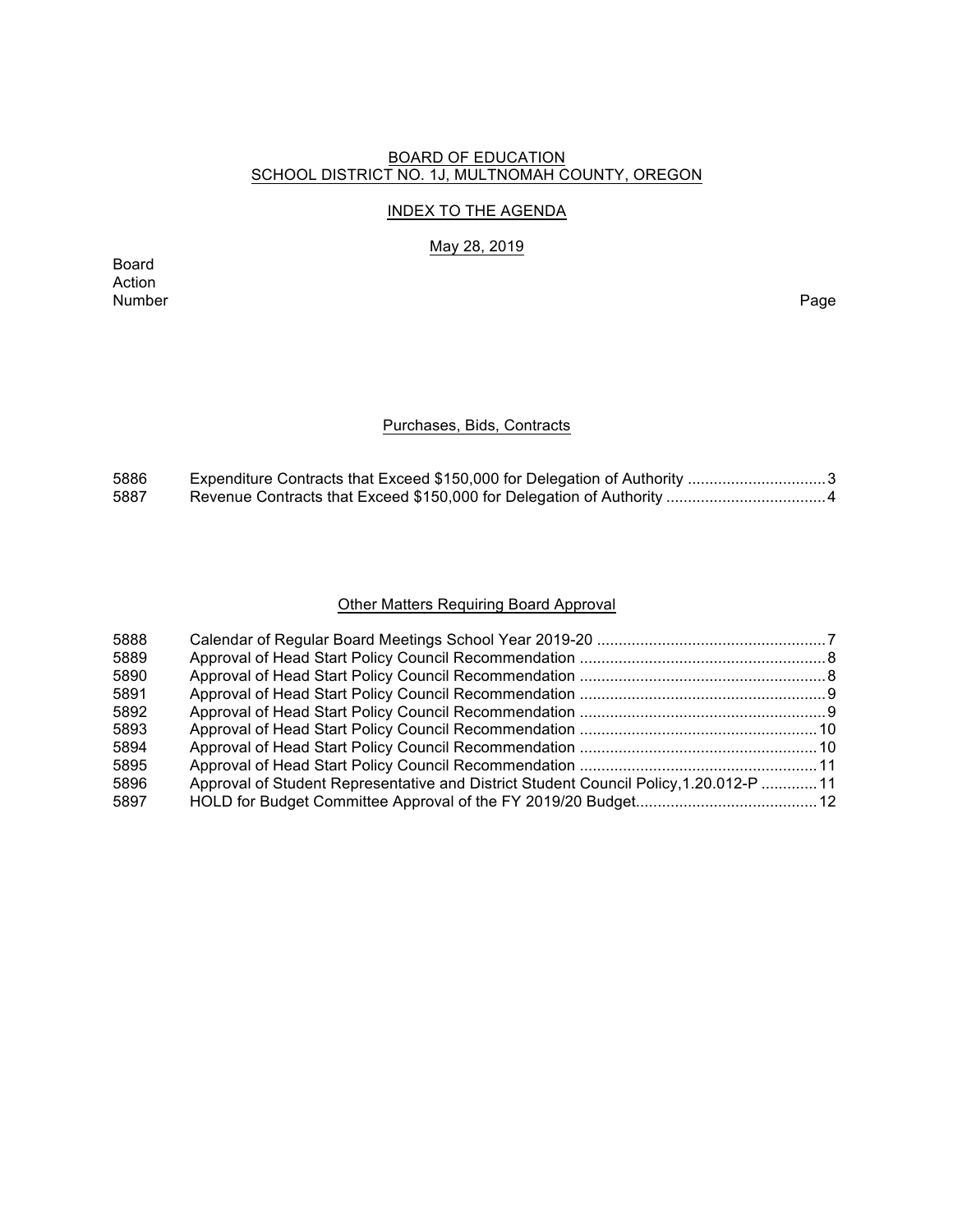# Purchases, Bids, Contracts

Resolutions Number 5886 and 5887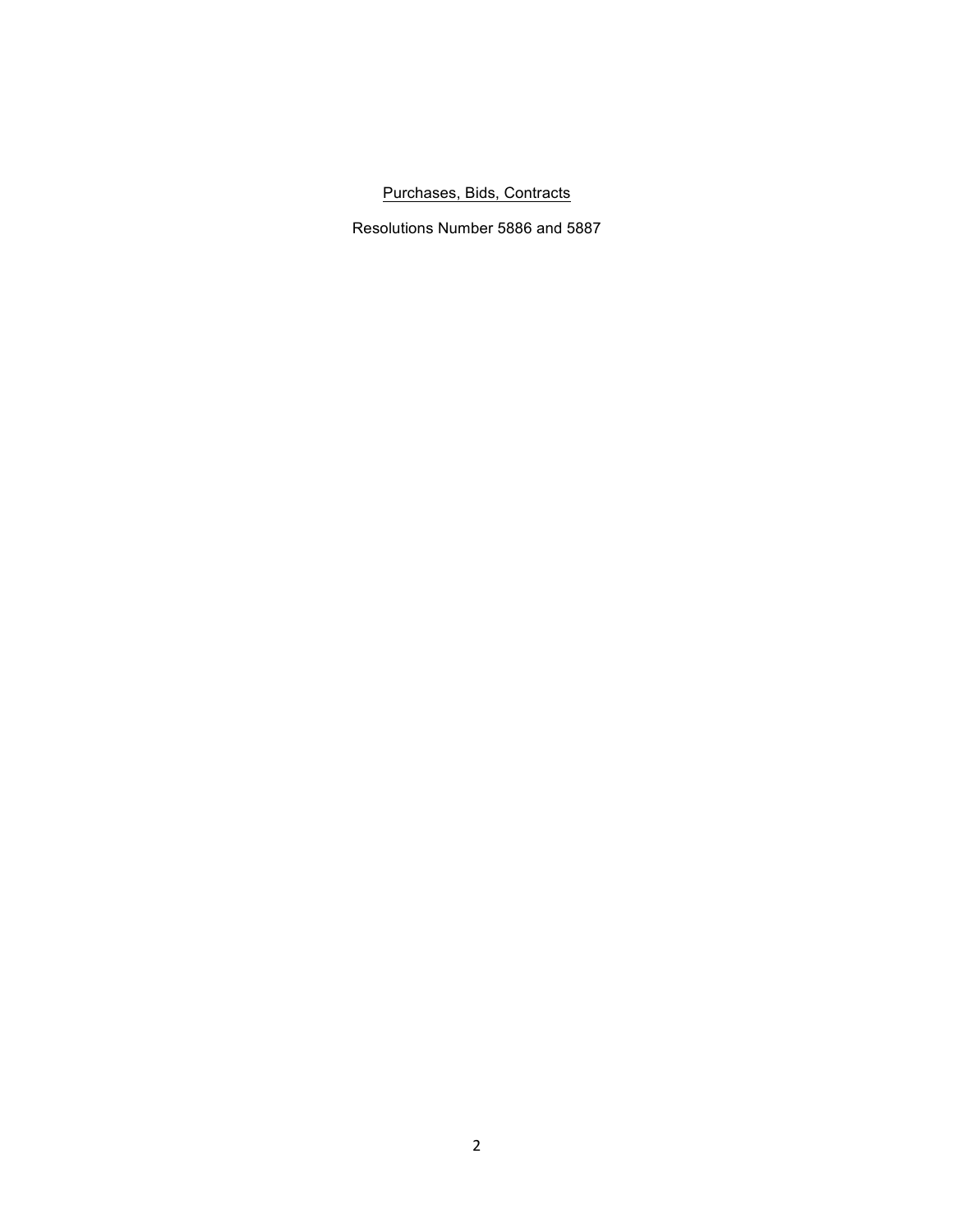## Expenditure Contracts that Exceed \$150,000 for Delegation of Authority

## **RECITAL**

Portland Public Schools ("District") Public Contracting Rules PPS-45-0200 ("Authority to Approve District Contracts; Delegation of Authority to Superintendent") requires the Board of Education ("Board") enter into contracts and approve payment for products, materials, supplies, capital outlay, equipment, and services whenever the total amount exceeds \$150,000 per contract, excepting settlement or real property agreements. Contracts meeting this criterion are listed below.

# **RESOLUTION**

The Superintendent recommends that the Board approve these contracts. The Board accepts this recommendation and by this resolution authorizes the Deputy Clerk to enter into the following agreements.

| <b>Contractor</b>                                               | <b>Contract</b><br><b>Term</b>                                                                                          | <b>Contract Type</b>                    | <b>Description of Services</b>                                                                                                                                                              | <b>Contract</b><br><b>Amount</b>                                    | <b>Responsible</b><br>Administrator,                       |
|-----------------------------------------------------------------|-------------------------------------------------------------------------------------------------------------------------|-----------------------------------------|---------------------------------------------------------------------------------------------------------------------------------------------------------------------------------------------|---------------------------------------------------------------------|------------------------------------------------------------|
| Immigrant and<br>Refugee<br>Community<br>Organization<br>(IRCO) | 5/29/19<br>through<br>5/6/20<br>Options to<br>renew for<br>two<br>additional<br>one-year<br>terms<br>through<br>5/6/22  | Personal<br><b>Services</b><br>PS 68013 | Interpretation services on<br>an as-needed basis in<br>the following formats:<br>Consecutive,<br>simultaneous, and video.<br>RFP 2018-2543                                                  | Original<br>Term:<br>\$80,000<br>Total if<br>renewed:<br>\$240,000  | S. Soden<br><b>Fund 101</b><br>Dept. 5489                  |
| <b>CBRE/HEERY</b>                                               | 5/29/19<br>through<br>12/31/21                                                                                          | Related<br>Services<br>RS 67853         | <b>Project Management</b><br>Services for the Benson<br><b>HS Modernization</b><br>Project<br>RFP 2017-2352                                                                                 | \$1,855,643                                                         | C. Hertz<br><b>Fund 455</b><br>Dept. 5511<br>Project DF120 |
| Raptor<br>Technologies,<br>LLC                                  | 6/1/19<br>through<br>6/30/20<br>Option to<br>renew for<br>four<br>additional<br>one-year<br>terms<br>through<br>6/30/24 | Software<br>SW 68021                    | Visitor and volunteer<br>management software.<br>RFP 2019-2615                                                                                                                              | Original<br>Term:<br>\$171,120<br>Total if<br>renewed:<br>\$387,120 | C. Hertz<br><b>Fund 191</b><br>Dept. 5597<br>Project F1315 |
| Insight<br>Investments, LLC                                     | 5/29/19<br>through<br>12/31/24                                                                                          | Cooperative<br>Contract<br>COA 67730    | Utilize leasing services to<br>procure computer<br>equipment for District-<br>wide use.<br>Administering<br><b>Contracting Agency:</b><br>Organization for<br><b>Educational Technology</b> | \$2,000,000                                                         | C. Hertz<br><b>Fund 101</b><br>Dept. 5581                  |

## **NEW CONTRACTS**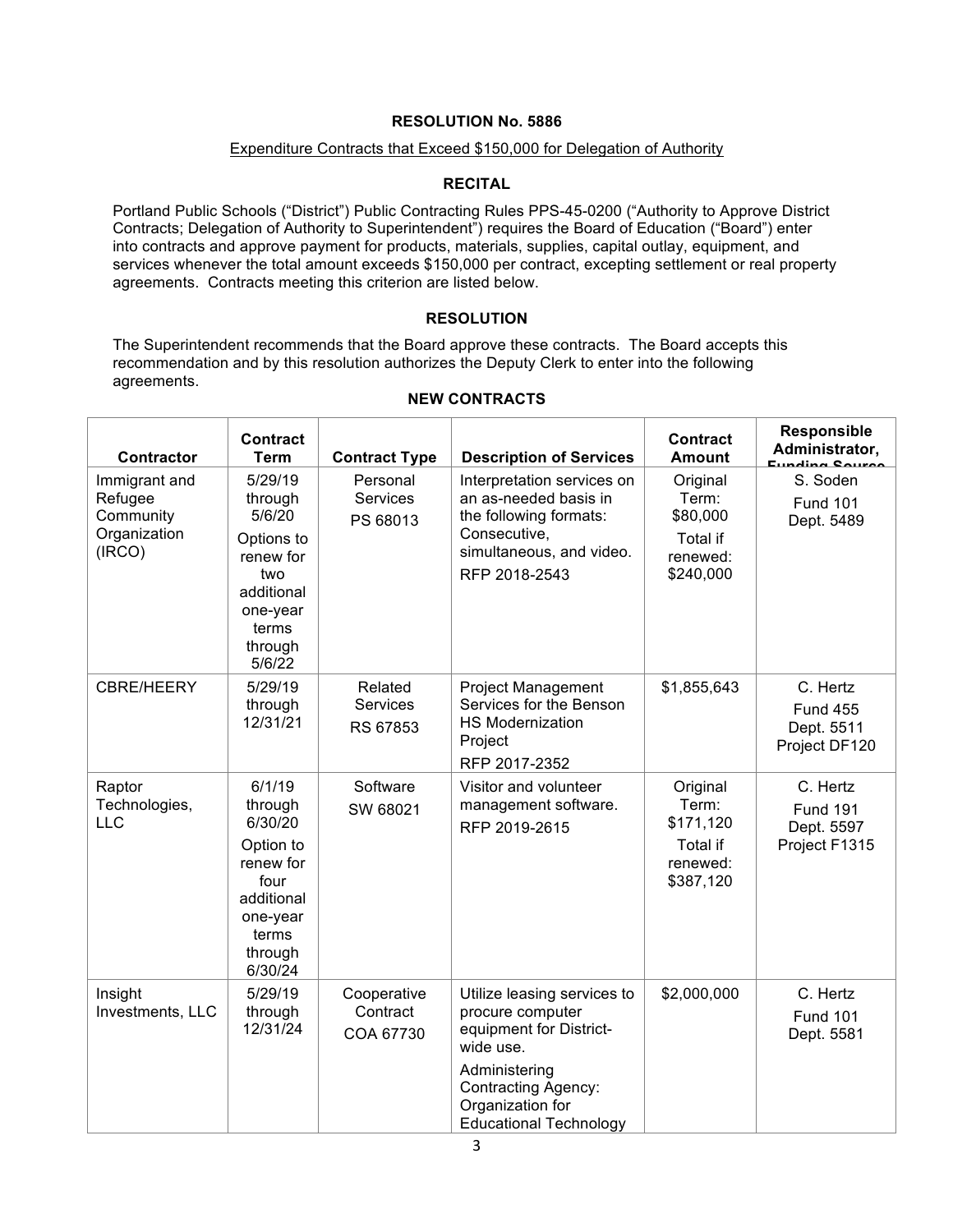| . .<br>$\overline{\phantom{a}}$ |  |  |
|---------------------------------|--|--|
|                                 |  |  |

### **NEW INTERGOVERNMENTAL AGREEMENTS ("IGAs")**

| <b>Contractor</b> | <b>Contract</b><br>Term | <b>Contract Type</b> | <b>Description of Services</b> | <b>Contract</b><br>Amount | <b>Responsible</b><br>Administrator,<br>$E_{t}$ in all in a $E_{t}$ is the $\sim$ |
|-------------------|-------------------------|----------------------|--------------------------------|---------------------------|-----------------------------------------------------------------------------------|
| TriMet            | 8/28/19                 | Intergovernment      | Youth Pass program for         | \$1,936,433               | C. Hertz                                                                          |
|                   | through                 | al Agreement         | 19-20 school year.             |                           | <b>Fund 101</b>                                                                   |
|                   | 6/23/20                 | IGA 67995            |                                |                           | Dept. 5560                                                                        |

#### **AMENDMENTS TO EXISTING CONTRACTS**

| <b>Contractor</b>                                  | <b>Contract</b><br>Term       | <b>Contract Type</b>                      | <b>Description of Services</b>                                                           | Amendment<br>Amount,<br>Contract<br>Amount | <b>Responsible</b><br>Administrator,<br><b>Funding Source</b> |
|----------------------------------------------------|-------------------------------|-------------------------------------------|------------------------------------------------------------------------------------------|--------------------------------------------|---------------------------------------------------------------|
| <b>Athletic</b><br>Transportation<br>Services, LLC | 5/29/19<br>through<br>8/21/19 | <b>Services</b><br>S 63494<br>Amendment 1 | Provide Special Pupil<br><b>Activity Bus (SPAB)</b><br>coach transportation<br>services. | \$37,250<br>\$186,250                      | C. Hertz<br><b>Fund 101</b><br>Dept. 5560                     |
|                                                    |                               |                                           | SPAB transportation is<br>regulated by OAR 581-<br>053-0615.                             |                                            |                                                               |

#### **RESOLUTION No. 5887**

#### Revenue Contracts that Exceed \$150,000 Limit for Delegation of Authority

#### **RECITAL**

Portland Public Schools ("District") Public Contracting Rules PPS-45-0200 ("Authority to Approve District Contracts; Delegation of Authority to Superintendent") requires the Board of Education ("Board") to enter into and approve all contracts, except as otherwise expressly authorized. Contracts exceeding \$150,000 per contractor are listed below.

#### **RESOLUTION**

The Superintendent recommends that the Board approve these contracts. The Board accepts this recommendation and by this resolution authorizes the Deputy Clerk to enter into the following agreements.

#### **NEW REVENUE CONTRACTS**

No New Revenue Contracts

#### **NEW INTERGOVERNMENTAL AGREEMENTS / REVENUE ("IGA/Rs")**

No New Intergovernmental Agreements/Revenue Contracts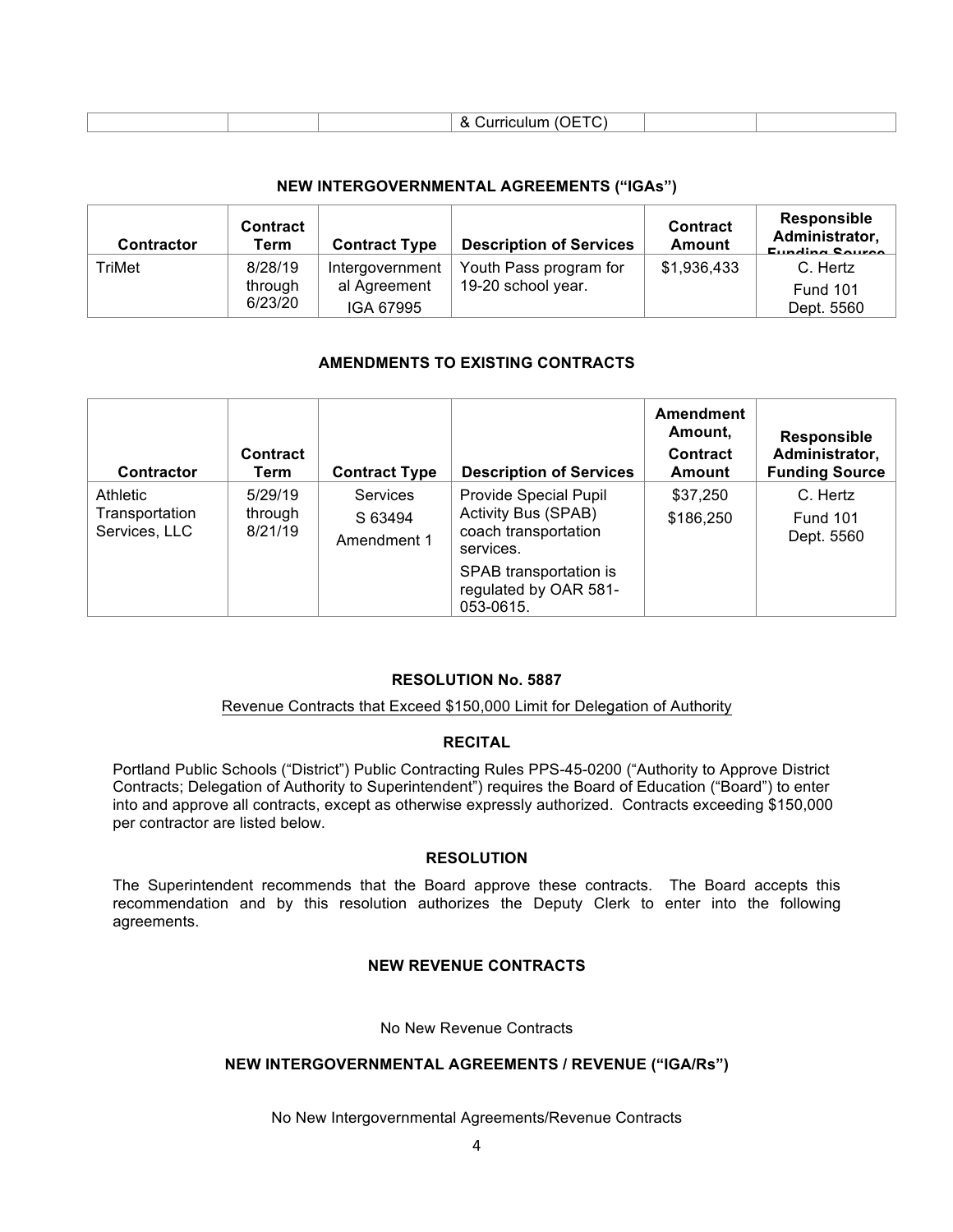# **AMENDMENTS TO EXISTING REVENUE CONTRACTS**

| <b>Contractor</b> | <b>Contract</b><br>Term      | <b>Contract Type</b>                                                       | <b>Description of Services</b>                                       | Amendment<br>Amount.<br>Contract<br>Amount | Responsible<br>Administrator,<br><b>Funding Source</b>    |
|-------------------|------------------------------|----------------------------------------------------------------------------|----------------------------------------------------------------------|--------------------------------------------|-----------------------------------------------------------|
| City of Portland  | 7/1/17<br>through<br>6/30/20 | Intergovernment<br>al Agreement /<br>Revenue<br>IGA/R 64750<br>Amendment 1 | Children's Levy support<br>of Head Start extended<br>day classrooms. | \$524,280<br>\$1,504,087                   | Y. Curtis<br><b>Fund 205</b><br>Dept. 9999<br>Grant G1886 |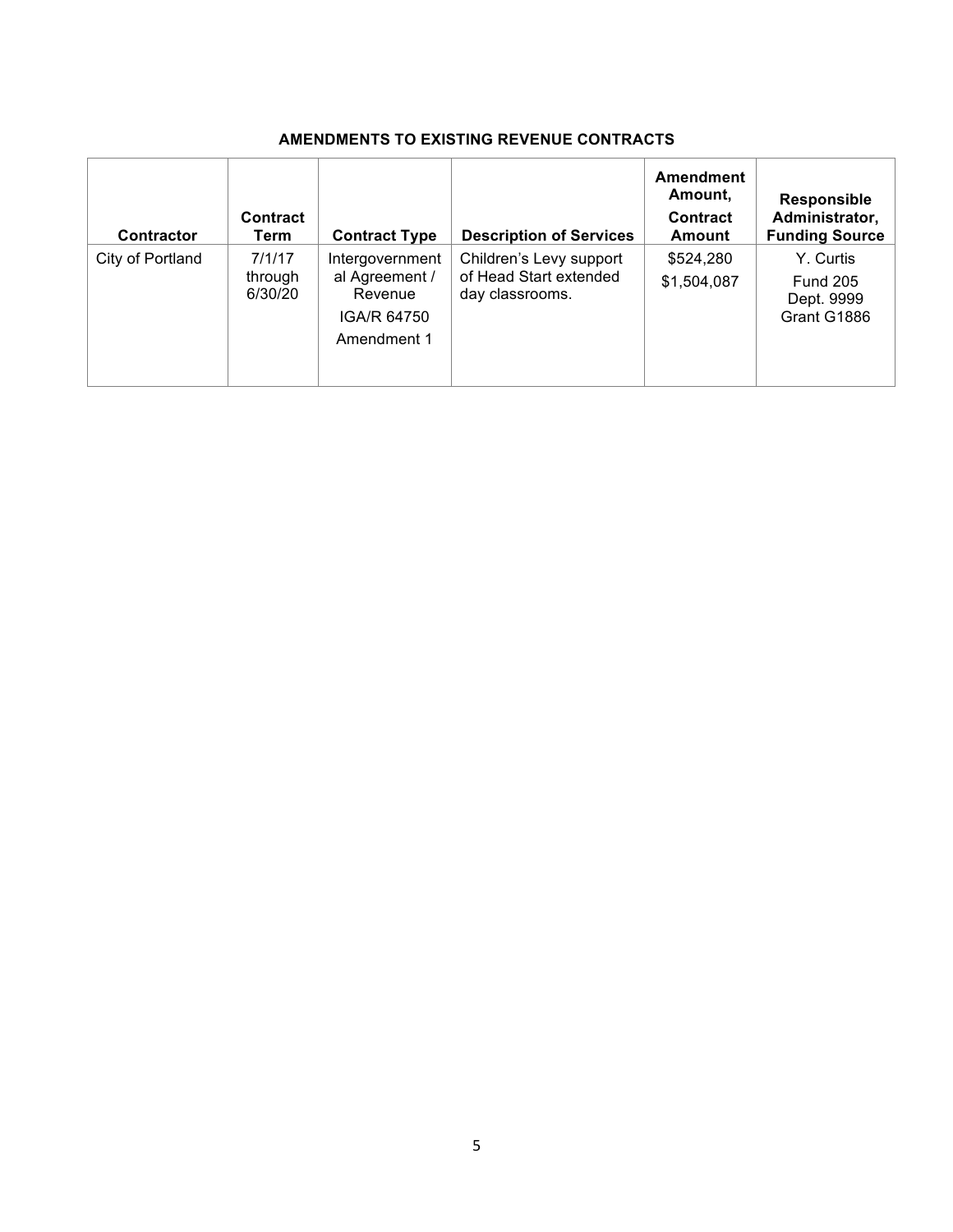# Other Matters Requiring Board Approval

Resolution Number 5888 through 5898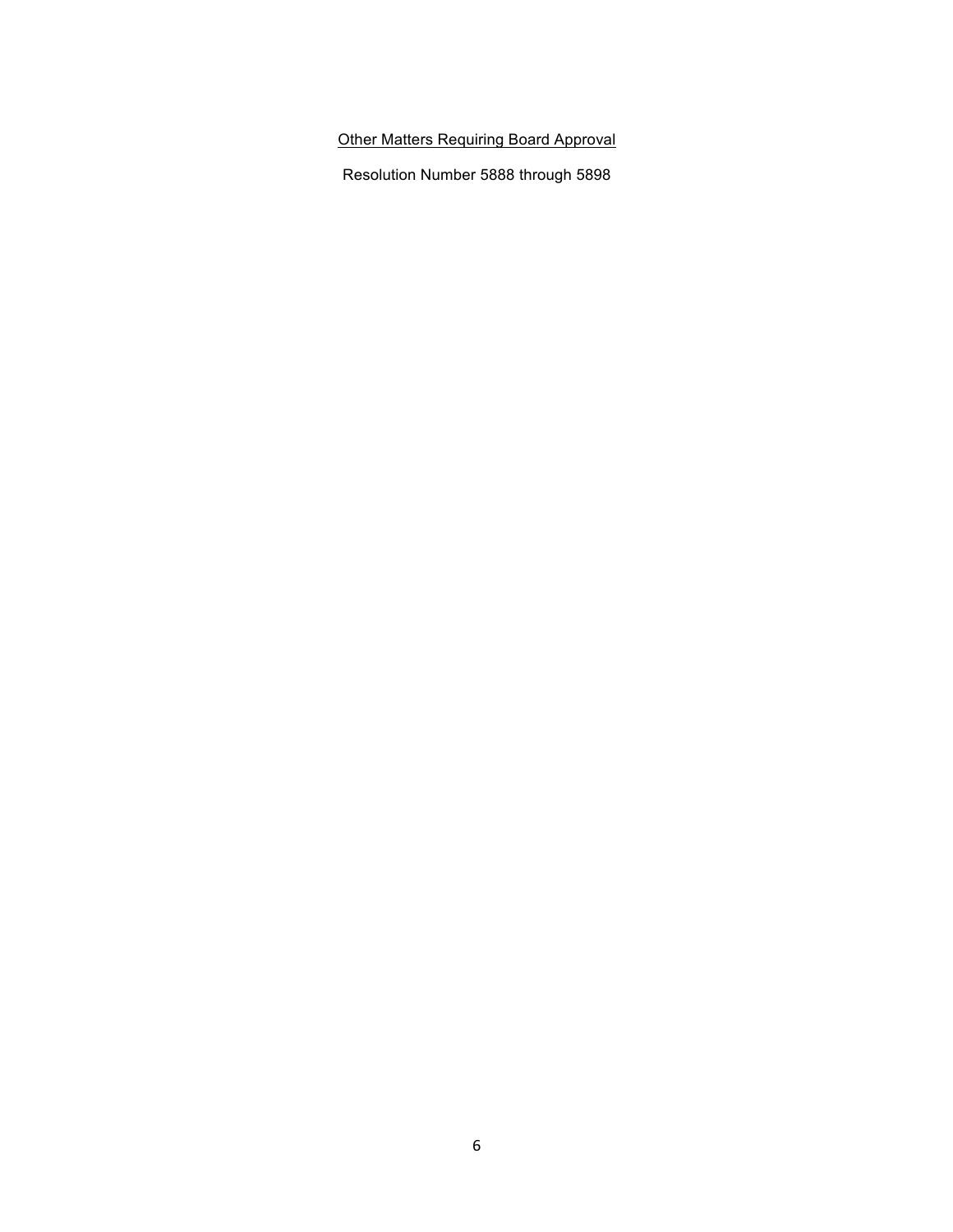#### Calendar of Regular Board Meetings School Year 2019-2020

#### **RESOLUTION**

The Board of Education hereby adopts the below calendar as its schedule of Regular Board Meetings for the upcoming 2019-2020 school year.

#### **Portland Public Schools BOARD OF EDUCATION Schedule of Regular Meetings 2019-2020 School Year**

Board meetings are held at 501 North Dixon Street, Portland, Oregon, 97227, and begin at 6:00pm on Tuesdays. On occasions, Board meetings may be held in a school building.

| July 2, 2019       | January 7, 2020   |
|--------------------|-------------------|
| July 16, 2019      | January 21, 2020  |
| August 13, 2019    | February 11, 2020 |
| August 27, 2019    | February 25, 2020 |
| September 10, 2019 | March 3, 2020     |
| September 24, 2019 | March 17, 2020    |
| October 15, 2019   | April 7, 2020     |
| October 29, 2019   | April 21, 2020    |
| November 5, 2019   | May 5, 2020       |
| November 19, 2019  | May 19, 2020      |
| December 3, 2019   | June 9, 2020      |
| December 17, 2019  | June 23, 2020     |

**The Board may also hold Work Sessions, Special Meetings, and Executive Sessions on Tuesday Evenings when a Regular Board Meeting is not scheduled.**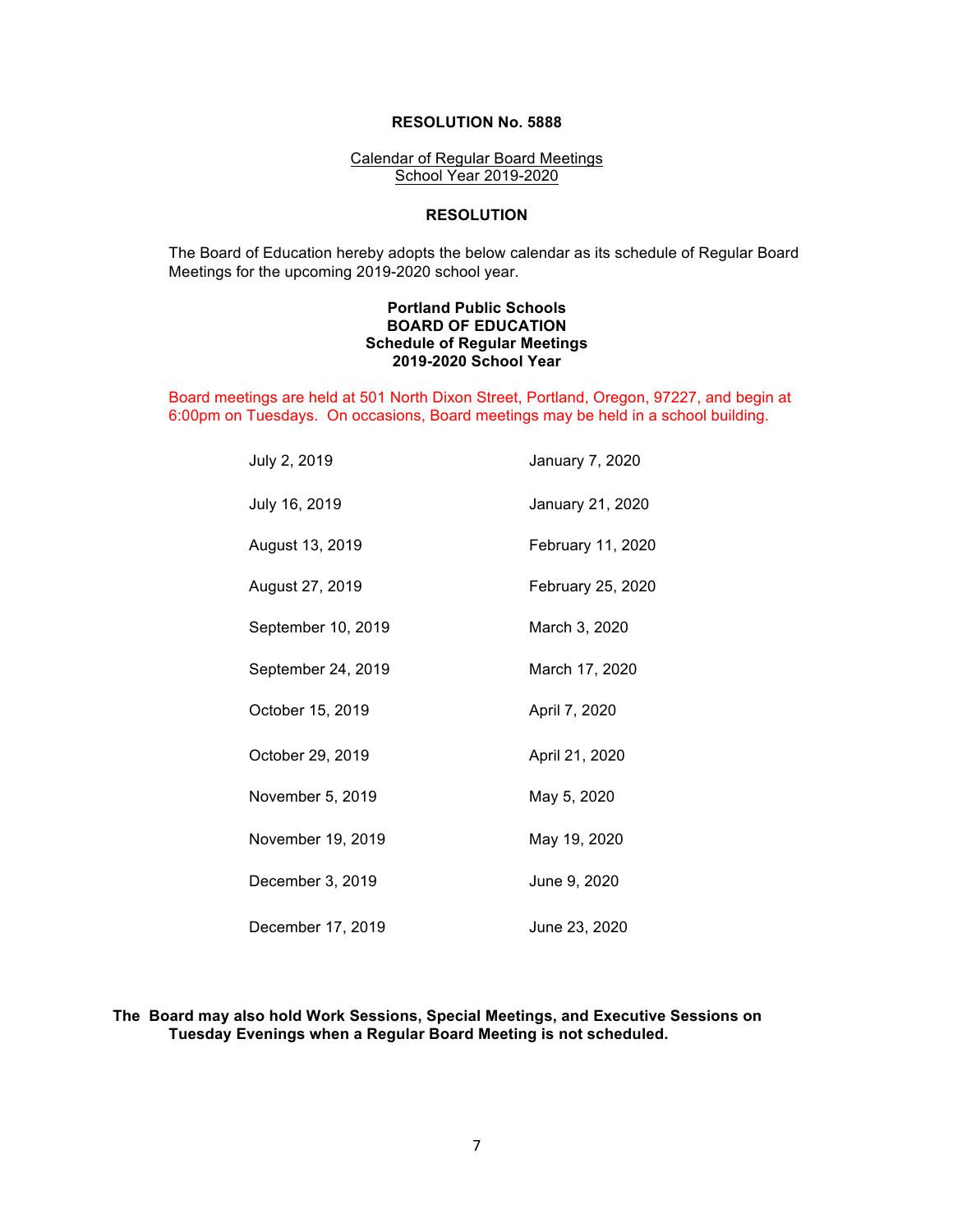#### Approval of Head Start Policy Council Recommendation

### **RECITALS**

- A. Federal requirements call for the Governing Board of a Head Start program to approve recommendations for the program.
- B. The Board of Directors for Portland Public Schools serves as the Governing Board for the PPS Head Start Program.
- C. Portland Public Schools Policy Council recommends the approval of the: Eligibility, Recruitment,Selection, Enrollment and Attendance (ERSEA)

The Head Start Program Performance Standards Provides requirements and procedures for the eligibility determination, recruitment, selection, enrollment, and attendance of children in the Head Start program. In order to prioritize those most in need of Head Start services, staff with parents developed a point system to ensure the intended population is reached. The point system is reviewed and updated and approved annually.

### **RESOLUTION**

The Board of Directors for Portland Public Schools, School District No.1J, Multnomah County, Oregon, approves the Head Start Policy Council recommendations as stated above.

#### **RESOLUTION No. 5890**

#### Approval of Head Start Policy Council Recommendation

#### **RECITALS**

- A. Federal requirements call for the Governing Board of a Head Start program to approve recommendations for the program.
- B. The Board of Directors for Portland Public Schools serves as the Governing Board for the PPS Head Start Program.
- C. Portland Public Schools Policy Council recommends the approval of the: Program Planning Recommendations.

Prior to development of the annual budget and submission of the Federal and State grant applications, budget and program priorities are developed with Head Start Parent Policy Council Attached you will find the budget priorities developed by the Parent Policy Council with staff. Priorities are developed depending on available funding.

#### **RESOLUTION**

The Board of Directors for Portland Public Schools, School District No. 1J, Multnomah County, Oregon, approves the Head Start Policy Council recommendations as stated above*.*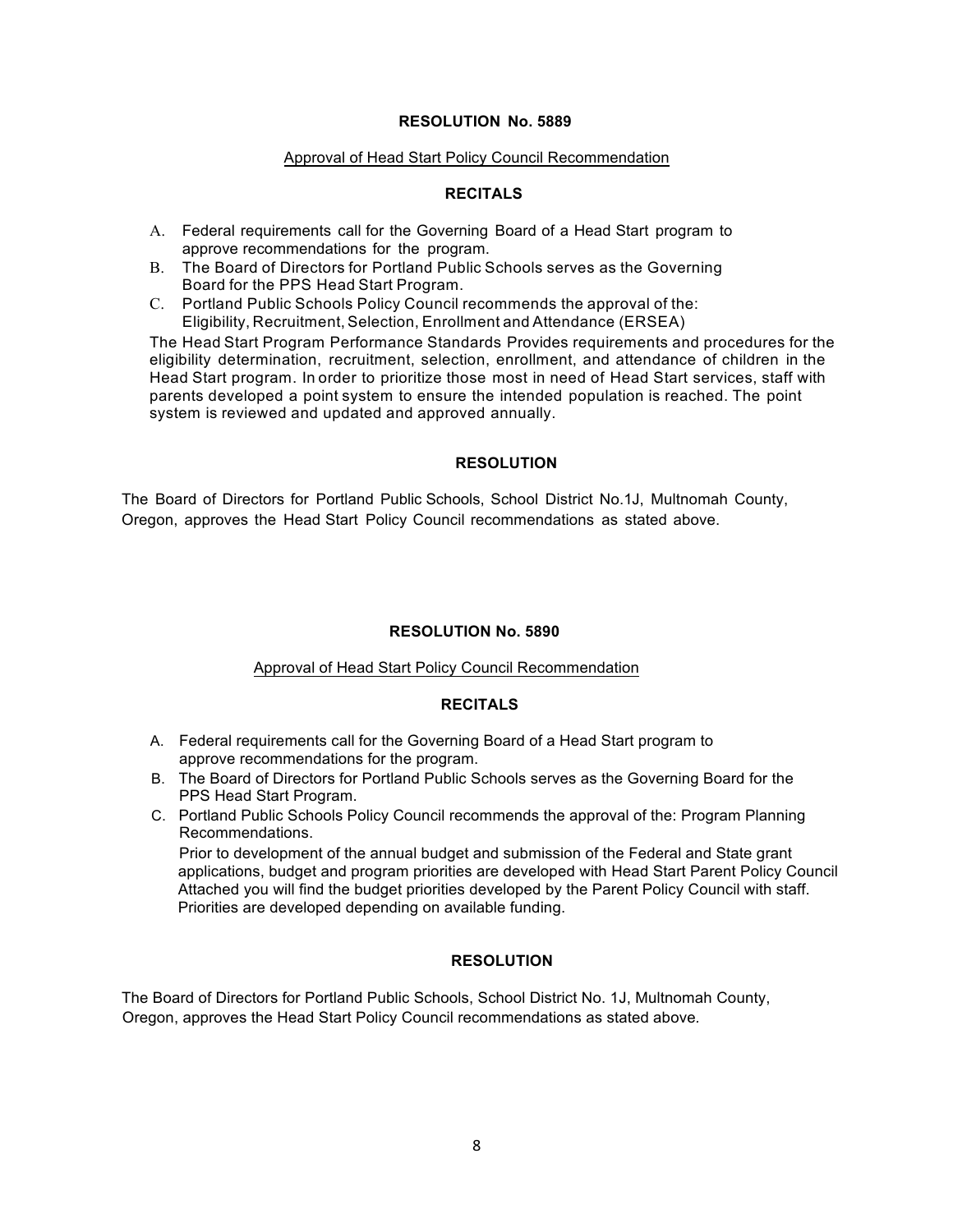### Approval of Head Start Policy Council Recommendation

## **RECITALS**

- A. Federal requirements call for the Governing Board of a Head Start program to approve recommendations for the program.
- B. The Board of Directors for Portland Public Schools serves as the Governing Board for the PPS Head Start Program.
- C. Portland Public Schools Policy Council recommends the approval of the: PPS HeadStart Program Options. Head Start Performance Standards mandate Board approval of the program service options offered to children and families. The program proposes to offer 7 Double session classrooms and 27 Extended Day classrooms at 9 sites.
- D. If Federal or State funds become available for Dosage and Duration or Conversion, PPS Head Start will apply to create 4 Extended Day classrooms from 2 Double session classrooms. We currently have classroom materials and empty classrooms for a smooth transition.

#### **RESOLUTION**

The Board of Directors for Portland Public Schools, School District No. 1J, Multnomah County, Oregon, approves the Head Start Policy Council recommendations as stated above.

#### **RESOLUTION No. 5892**

#### Approval of Head Start Policy Council Recommendation

#### **RECITALS**

- A. Federal requirements call for the Governing Board of a Head Start program to approve recommendations for the program.
- B. The Board of Directors for Portland Public Schools serves as the Governing Board for the PPS Head Start Program.
- C. Portland Public Schools Policy Council recommends the approval of the: Enrollment Reduction Request. The Community Needs Assessment is designed to identify and incorporate trends and other information about challenges and trends the community and families we serve are experiencing. The purpose of the assessment is to collect and analyze information on the status and needs of the Head Start eligible children and families. This information and subsequent recommendations are used to make decisions regarding the long range goals of the program, the recruitment area, selection criteria, staffing needs as well as program service options.

#### **RESOLUTION**

The Board of Directors for Portland Public Schools, School District No. 1J, Multnomah County, Oregon, approves the Head Start Policy Council recommendations as stated above.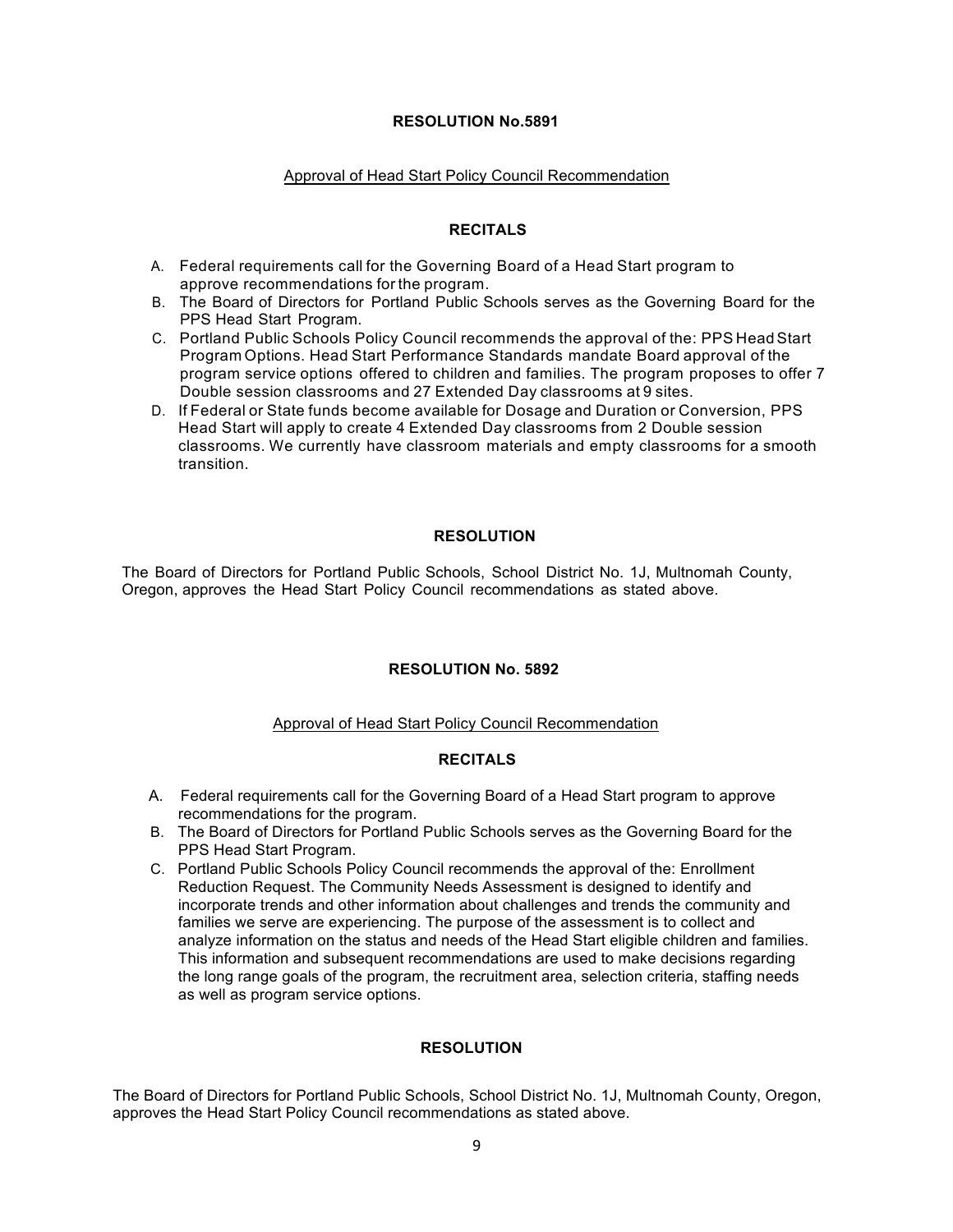## Approval of Head Start Policy Council Recommendation

### **RECITALS**

- A. Federal requirements call for the Governing Board of a Head Start program to approve recommendations for the program.
- B. The Board of Directors for Portland Public Schools serves as the Governing Board for the PPS Head Start Program.
- C. Portland Public Schools Policy Council recommends submitting the application for year two of the Non-Competing Continuation grant for fiscal year 2020.

### **RESOLUTION**

The Board of Directors for Portland Public Schools, School District No. 1J, Multnomah County, Oregon, approves the Head Start Policy Council recommendations as stated above.

#### **RESOLUTION No. 5894**

#### Approval of Head Start Policy Council Recommendation

#### **RECITALS**

- A. Federal requirements call for the Governing Board of a Head Start program to approve recommendations for the program.
- B. The Board of Directors for Portland Public Schools serves as the Governing Board for the PPS Head Start Program.
- C. Portland Public Schools Policy Council recommends the approval of the: Internal Dispute Resolution Policy and Procedures

To facilitate meaningful consultation and collaboration about decisions of the governing body (PPS School Board) and the Parent Policy Council (PC) each agency's governing body and PC must establish written procedures for resolving internal disputes between the governing board and policy council in a timely manner that includes impasse procedures.

#### **RESOLUTION**

The Board of Directors for Portland Public Schools, School District No. 1J, Multnomah County, Oregon, approves the Head Start Policy Council recommendations as stated above.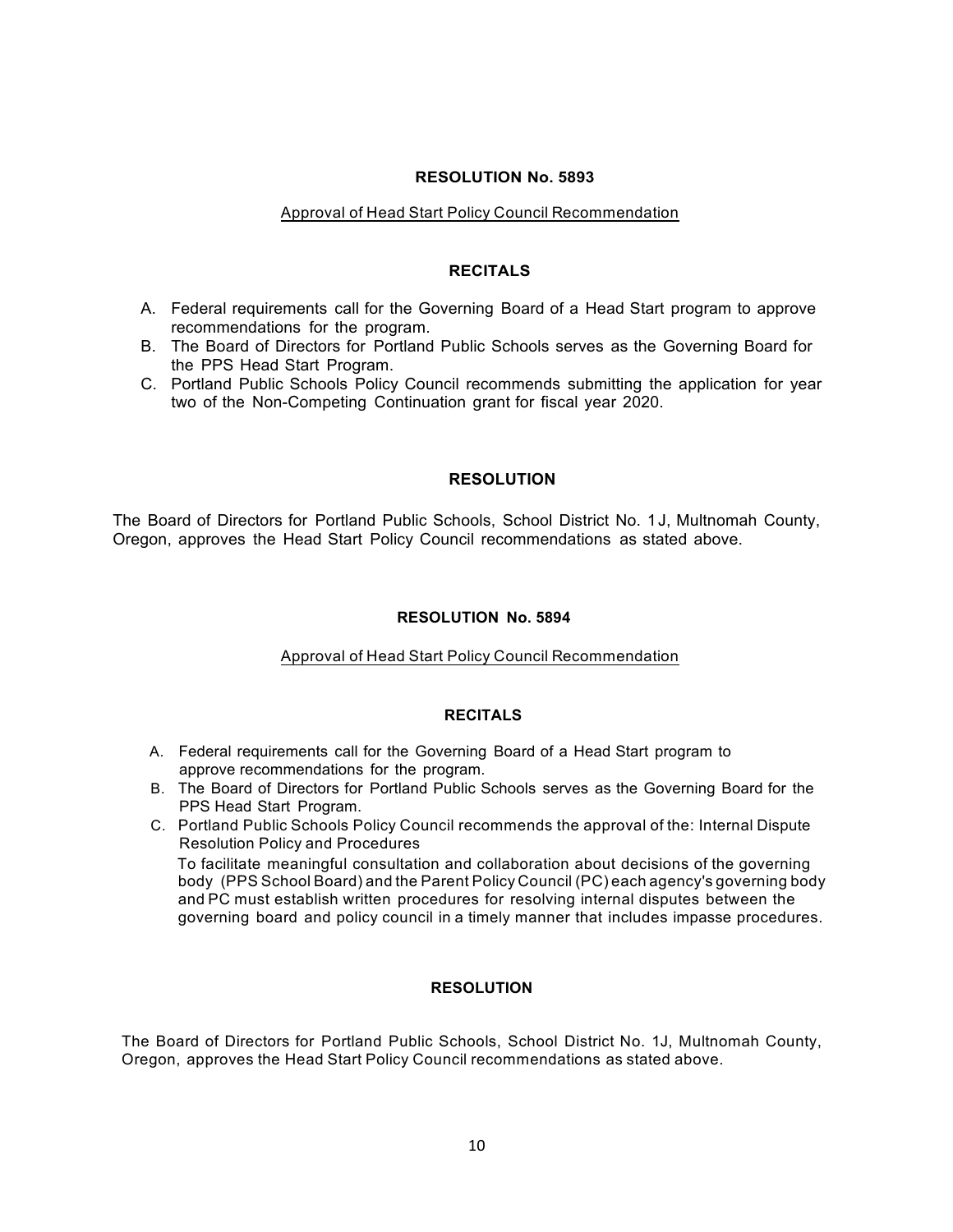### Approval of Head Start Policy Council Recommendation

## **RECITALS**

- A. Federal requirements call for the Governing Board of a Head Start program to approve recommendations for the program.
- B. The Board of Directors for Portland Public Schools serves as the Governing Board for the PPS Head Start Program.
- C. Portland Public Schools Policy Council recommends the approval of the: Community Needs Assessment

The Community Needs Assessment is designed to identify and incorporate trends and other information about challenges and trends the community and families we serve are experiencing. The purpose of the assessment is to collect and analyze information on the status and needs of the Head Start eligible children and families. This information and subsequent recommendations are used to make decisions regarding the long range goals of the program, the recruitment area, selection criteria, staffing needs as well as program service options.

### **RESOLUTION**

The Board of Directors for Portland Public Schools, School District No. 1J, Multnomah County, Oregon, approves the Head Start Policy Council recommendations as stated above.

#### **RESOLUTION No. 5896**

#### Approval of Student Representative and District Student Council Policy, 1.20.012-P

# **RECITAL**

Portland Public Schools ("District") Policy 1.20.012-P ("Student Representative and District Student Council Policy") requires the Board of Education ("Board") approve the revisions made to the policy.

#### **RESOLUTION**

The Board has reviewed revisions suggested by students, the community and staff. The Superintendent recommends that the Board approve the amendments to the policy. The Board accepts this recommendation and by this resolution approves the updated Student Representative and District Student Council Policy.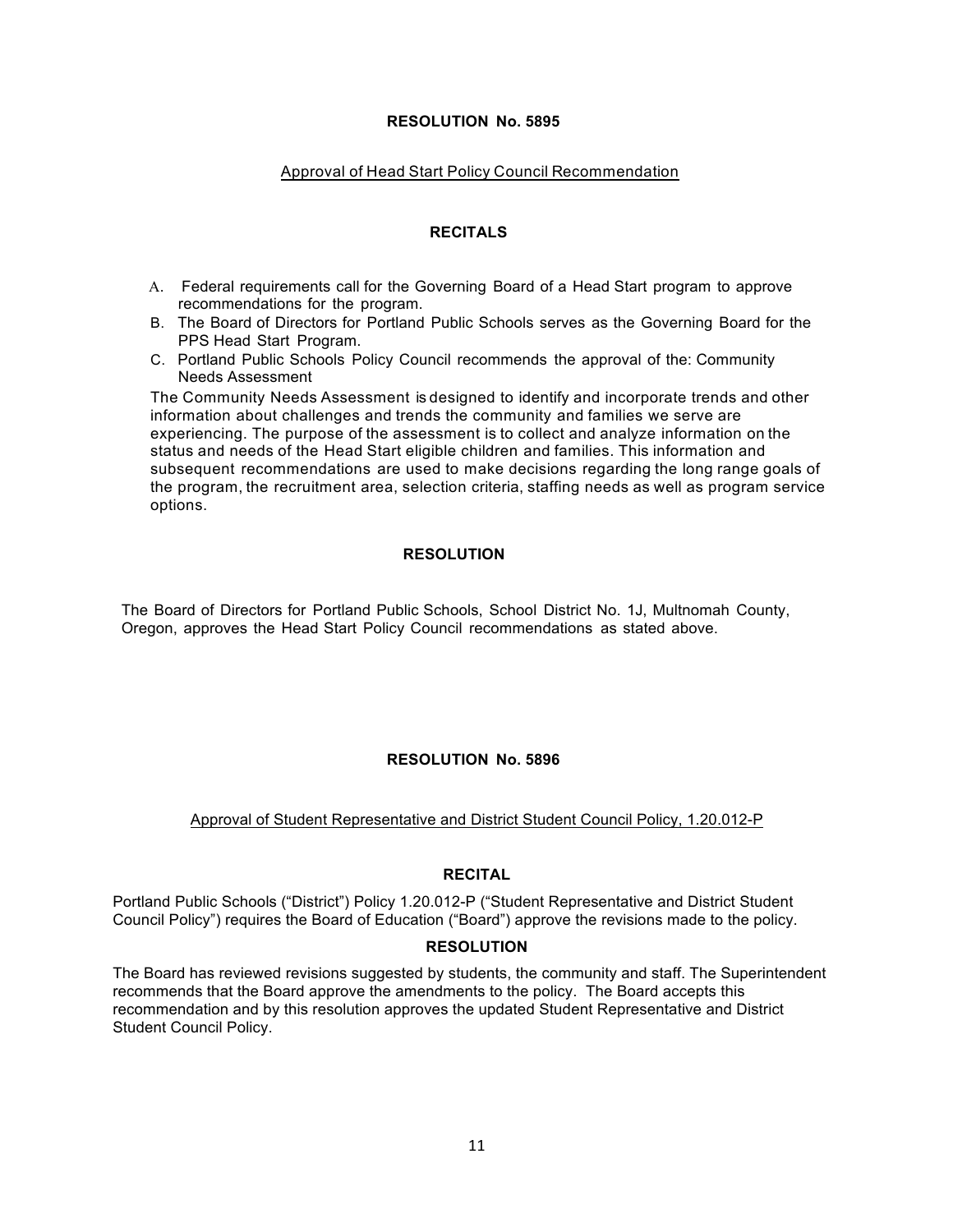# Budget Committee Approval of the 2019-20 Budget and Imposition of Property Taxes

# **RECITALS**

- A. Oregon Local Budget Law, Oregon Revised Statute (ORS) 294.426, requires the Budget Committee of Portland Public Schools (District) to hold one or more meetings to receive the budget message and the budget document; and to provide members of the public with an opportunity to ask questions about and comment upon the budget document.
- B. On April 23, 2019, the Budget Committee received the Superintendent's budget message and Proposed Budget document for fiscal year 2019-20.
- C. On April 7, 2019, the Budget Committee held an advertised public hearing to discuss an receive public comment on the Proposed Budget and on April 10, 2019 the Budget Committee held an advertised listening session to receive public comment on the Proposed Budget.
- D. Oregon Budget Law, ORS 294.431, requires submission of the budget document to the Tax Supervising Conservation Commission (TSCC) by May 15, 2018 of each year. ORS 294.431 allows taxing jurisdictions to request an extension of the submission date.
- E. The District requested, and the TSCC authorized, extending the submission date to no later than May 28, 2019.
- F. The Board of Education (Board) appointed a Community Budget Review Committee (CBRC) to review the Proposed Budget and current year expenditures of the existing Local Option Levy. The CBRC acts in an advisory capacity to the Board.
- G. On May 14, 2019, the Budget Committee received testimony and a report on the current year Local Option Levy expenditures and testimony and recommendations from the CBRC.
- H. Oregon Local Budget Law, ORS 294.428 requires that each legal jurisdiction's Budget Committee approve a budget and specify the *ad valorem* property tax amount or rate for all funds.
- I. It is noted that \$0.5038 per \$1,000 of assessed value of the Permanent Rate Tax Levy, (commonly known as the "Gap Tax") and, based on an analysis presented to the Board, the entirely of the Local Option Tax Rate Levy are excluded from State School Fund calculations.
- J. ORS 457.010(4)(a)(D) provides the opportunity for a school district to be excluded from urban renewal division of tax calculations with a statutory rate limit on July 2003, that is greater than \$4.50 per \$1,000 of assessed value. To the extent that the rate limit was increased under section 11 (5)(d), Article XI of the Oregon Constitution, property tax revenue from said increase is excluded from local revenues. The District will notify the county assessors of the rate to be excluded for the current fiscal year not later than July 15.
- K. Portland Public Schools has a statutory rate limit that is in excess of the \$4.5 limitation that includes an increase under section 11 (5)(d), Article XI of the Oregon Constitution.